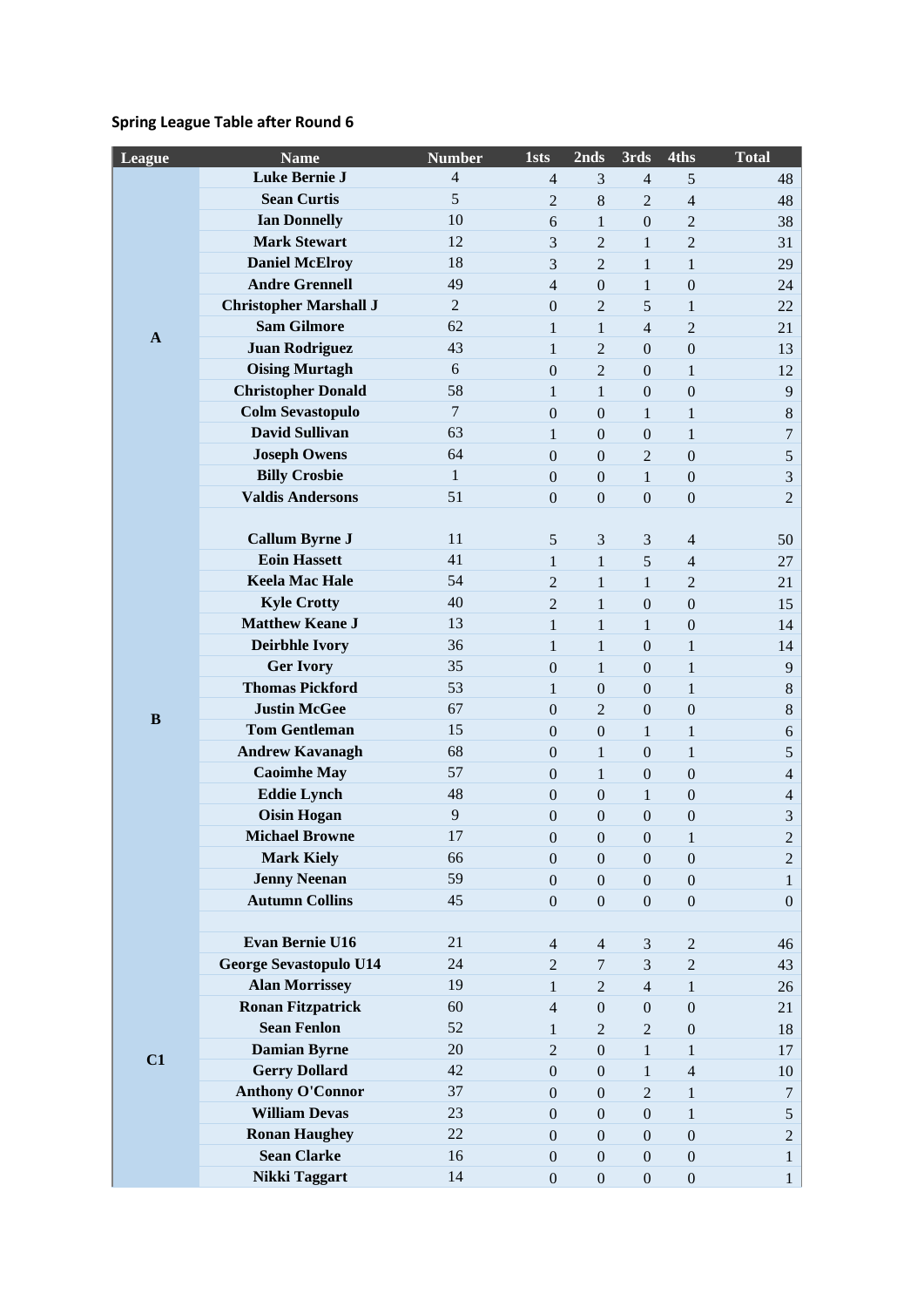|                | Mya Doocey U16              | 27 | $\mathfrak{D}$ | 1              | 3              | $\mathbf{1}$   | 23             |
|----------------|-----------------------------|----|----------------|----------------|----------------|----------------|----------------|
|                | <b>Julia Cooper</b>         | 65 | $\mathfrak{D}$ | $\overline{2}$ | $\Omega$       | $\overline{2}$ | 21             |
|                | Emma Smith J                | 32 | $\mathfrak{D}$ | $\overline{0}$ | $\mathfrak{D}$ | $\overline{2}$ | 21             |
|                | <b>Nicola McLaughlin</b>    | 28 | $\theta$       | 1              | $\overline{2}$ | $\overline{2}$ | 15             |
|                | <b>Anne Coleman</b>         | 47 | $\Omega$       | $\overline{2}$ | 1              | 1              | 13             |
|                | <b>Cathy McCormack</b>      | 26 | $\Omega$       | 2              | $\Omega$       | $\mathbf{1}$   | 8              |
|                | <b>Shaunna Finn J</b>       | 39 | 1              | $\Omega$       | $\Omega$       | 1              | 7              |
| C <sub>2</sub> | <b>Suzanne White</b>        | 30 | $\Omega$       | $\Omega$       |                | $\theta$       | 3              |
|                | Zoe Shakespeare             | 56 | $\Omega$       | $\overline{0}$ | $\Omega$       | 1              | $\mathbf{2}$   |
|                | <b>Aoife Mooney J</b>       | 25 | $\Omega$       | $\overline{0}$ | $\overline{0}$ | $\theta$       | $\overline{2}$ |
|                | <b>Aoibhinn Sharkey</b>     | 61 | $\Omega$       | $\overline{0}$ | $\Omega$       | $\mathbf{0}$   | 1              |
|                | <b>Tara Nelson</b>          | 31 | $\Omega$       | $\Omega$       | $\Omega$       | $\mathbf{0}$   | $\overline{0}$ |
|                | <b>Angela Ferris</b>        | 69 | $\Omega$       | $\Omega$       | $\Omega$       | $\theta$       | $\overline{0}$ |
|                | <b>Ciara O'Shea</b>         | 44 | $\Omega$       | $\Omega$       | $\Omega$       | $\overline{0}$ | $\Omega$       |
|                | Olga Buckina U16            | 29 | $\Omega$       | $\Omega$       | $\Omega$       | $\theta$       | $\Omega$       |
|                |                             |    |                |                |                |                |                |
|                | Karl Bernie U14             | 33 | 8              | 5              | $\mathfrak{D}$ | $\overline{2}$ | 67             |
| D              | <b>Oscar Sevastoulo U14</b> | 34 | $\mathfrak{D}$ | 5              | $\overline{2}$ | $\mathbf{0}$   | 32             |
|                | Davis Quinn U14             | 46 | $\overline{4}$ | $\overline{2}$ | $\Omega$       | $\theta$       | 28             |
|                | <b>Joann Connor U14</b>     | 38 | 1              | $\mathbf{1}$   | 2              | $\overline{2}$ | 16             |
|                | <b>Poppy Hamilton U14</b>   | 70 | $\Omega$       | 1              | 3              | $\overline{0}$ | 10             |
|                | <b>James Cunningham U12</b> | 72 | $\theta$       | 1              | $\overline{2}$ | $\mathbf{1}$   | 9              |
|                |                             |    |                |                |                |                |                |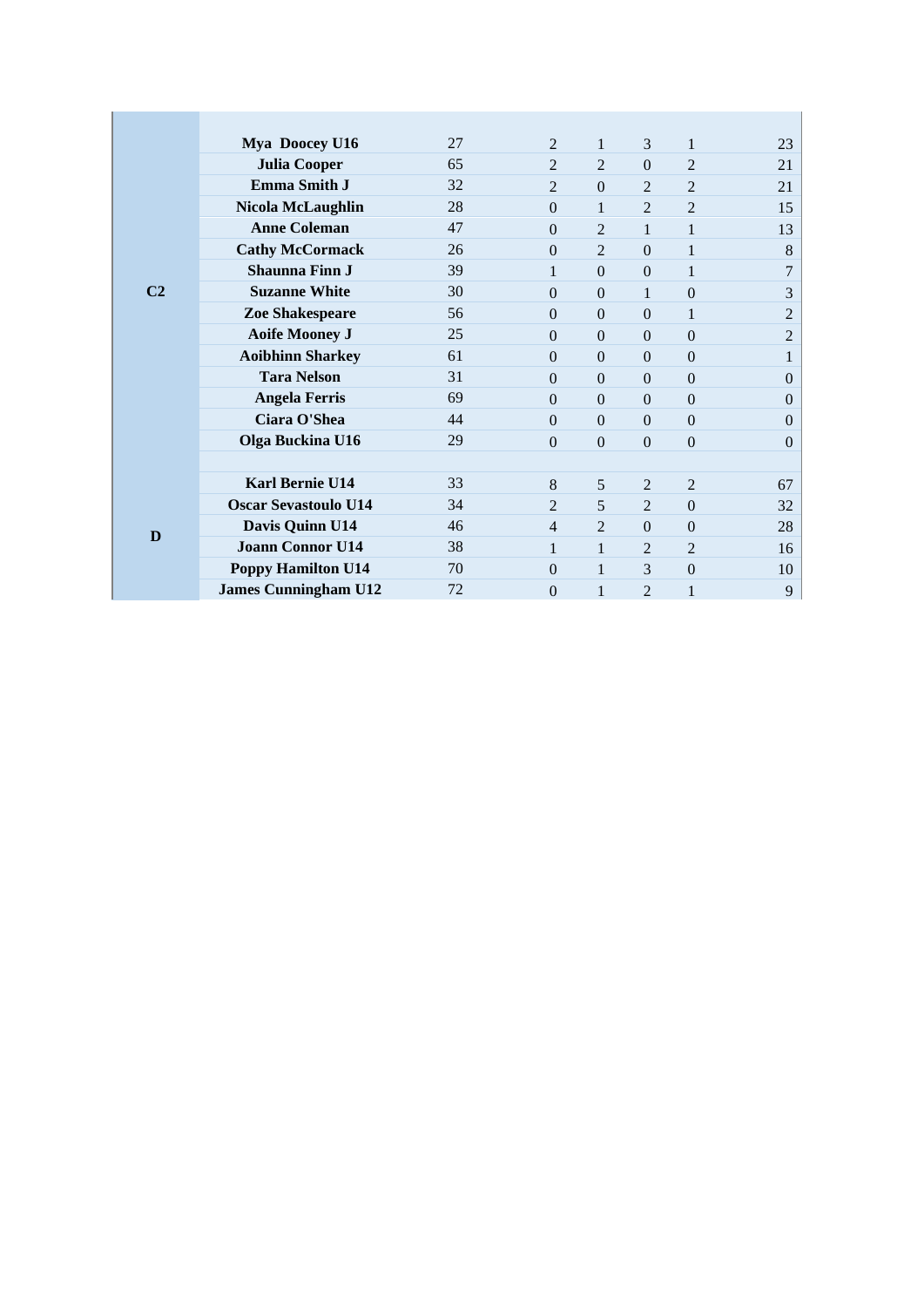#### **Results Round 1**

| $31$ Scr | D              | Karl Bernie U14     | Oscar Sevastoulo U14   | Joann Connor U14       |                        |
|----------|----------------|---------------------|------------------------|------------------------|------------------------|
| 8L Scr   | A              | Luke Bernie J       | Sean Curtis            | Christopher Marshall J | Oising Murtagh         |
| 8L Scr   | B              | Callum Byrne J      | <b>Mark Stewart</b>    | Daniel McElroy         | Tom Gentleman          |
| 8L Scr   | C <sub>1</sub> | Evan Bernie U16     | George Sevastopulo U14 | Alan Morrissey         | Anthony O'Connor       |
| 6L Scr   | C <sub>2</sub> | Shaunna Finn J      | Mya Doocey U16         | Emma Smith J           | Cathy McCormack        |
| 3L Pace  | D              | Karl Bernie U14     | Joann Connor U14       | Oscar Sevastoulo U14   |                        |
| R W&O    | A              | Juan Rodriguez      | Oising Murtagh         | Colm Sevastopulo       | Ian Donnelly           |
| R W&O    | B              | <b>Mark Stewart</b> | Daniel McElroy         | Callum Byrne J         | Michael Browne         |
| R W&O    | B              | Damian Byrne        | George Sevastopulo U14 | Anthony O'Connor       | Gerry Dollard          |
| R W&O    | C1             | Mya Doocey U16      | Cathy McCormack        | Emma Smith J           | Shaunna Finn J         |
| Chariot  | D              | Joann Connor U14    | Karl Bernie U14        | Oscar Sevastoulo U14   |                        |
| Kilo     | A              | Ian Donnelly        | Juan Rodriguez         | <b>Billy Crosbie</b>   | Colm Sevastopulo       |
| Kilo     | B              | <b>Mark Stewart</b> | Daniel McElroy         | Tom Gentleman          | Eoin Hassett           |
| Kilo     | C <sub>1</sub> | Damian Byrne        | <b>Kyle Crotty</b>     | Anthony O'Connor       | George Sevastopulo U14 |
| Kilo     | C <sub>2</sub> | Mya Doocey U16      | Cathy McCormack        | Nicola McLaughlin      |                        |

### **Results Round 2**

| 4L Scr           | D              | Davis Quinn U14 | Karl Bernie U14        |                        |                        |
|------------------|----------------|-----------------|------------------------|------------------------|------------------------|
| 8L Scr           | $\mathsf{A}$   | Andre Grennell  | Juan Rodriguez         | Christopher Marshall J | <b>Sean Curtis</b>     |
| 8L Scr           | B              | Daniel McElroy  | Eoin Hassett           | Callum Byrne J         | Deirbhle Ivory         |
| 6L Scr           | C1/C2          | Keela Mac Hale  | Alan Morrissey         | Evan Bernie U16        | Emma Smith J           |
| Derny            | D              | Davis Quinn U14 | Karl Bernie U14        |                        |                        |
| Tempo            | $\mathsf{A}$   | Andre Grennell  | <b>Sean Curtis</b>     | Christopher Marshall J | Luke Bernie J          |
| Tempo            | B              | Daniel McElroy  | Matthew Keane J        | Eddie Lynch            | <b>Thomas Pickford</b> |
| Temp             | C1/C2          | Alan Morrissey  | Sean Fenlon            | Gerry Dollard          | Evan Bernie U16        |
| F <sub>200</sub> | D              | Karl Bernie U14 | Davis Quinn U14        |                        |                        |
| Mile $H/C$       | $\mathbf{A}$   | Luke Bernie J   | Mark Stewart           | Andre Grennell         | <b>Sean Curtis</b>     |
| Mile $H/C$       | B              | Daniel McElroy  | Deirbhle Ivory         | Eoin Hassett           | Callum Byrne J         |
| Mile $H/C$       | C <sub>1</sub> | Evan Bernie U16 | Sean Fenlon            | Alan Morrissey         | Gerry Dollard          |
| Mile $H/C$       | C <sub>2</sub> | Emma Smith J    | Anne Coleman           | Suzanne White          | Keela Mac Hale         |
| H&H              | A/B            | Andre Grennell  | Christopher Marshall J | <b>Sean Curtis</b>     | Luke Bernie J          |
| H&H              | C1/C2/D        | Davis Quinn U14 | Karl Bernie U14        | Keela Mac Hale         | Emma Smith J           |

## **Race Results Round 3**

| 4L Scr      | D              | Davis Quinn U14           | Oscar Sevastoulo U14      | Karl Bernie U14        | $\sharp N/A$       |
|-------------|----------------|---------------------------|---------------------------|------------------------|--------------------|
| 8L Scr      | A              | <b>Christopher Donald</b> | Christopher Marshall J    | Sean Curtis            | Luke Bernie J      |
| 8L Scr      | B              | Thomas Pickford           | Caoimhe May               | Eoin Hassett           | Callum Byrne J     |
| 6L Scr      | C1             | Sean Fenlon               | Evan Bernie U16           | Damian Byrne           | Alan Morrissey     |
| 6L Scr      | C <sub>2</sub> | Emma Smith J              | Anne Coleman              | Mya Doocey U16         | Zoe Shakespeare    |
| Chariot     | D              | Oscar Sevastoulo U14      | Davis Quinn U14           | Karl Bernie U14        | $\sharp N/A$       |
| Elimination | $\mathsf{A}$   | Andre Grennell            | <b>Christopher Donald</b> | Christopher Marshall J | <b>Sean Curtis</b> |